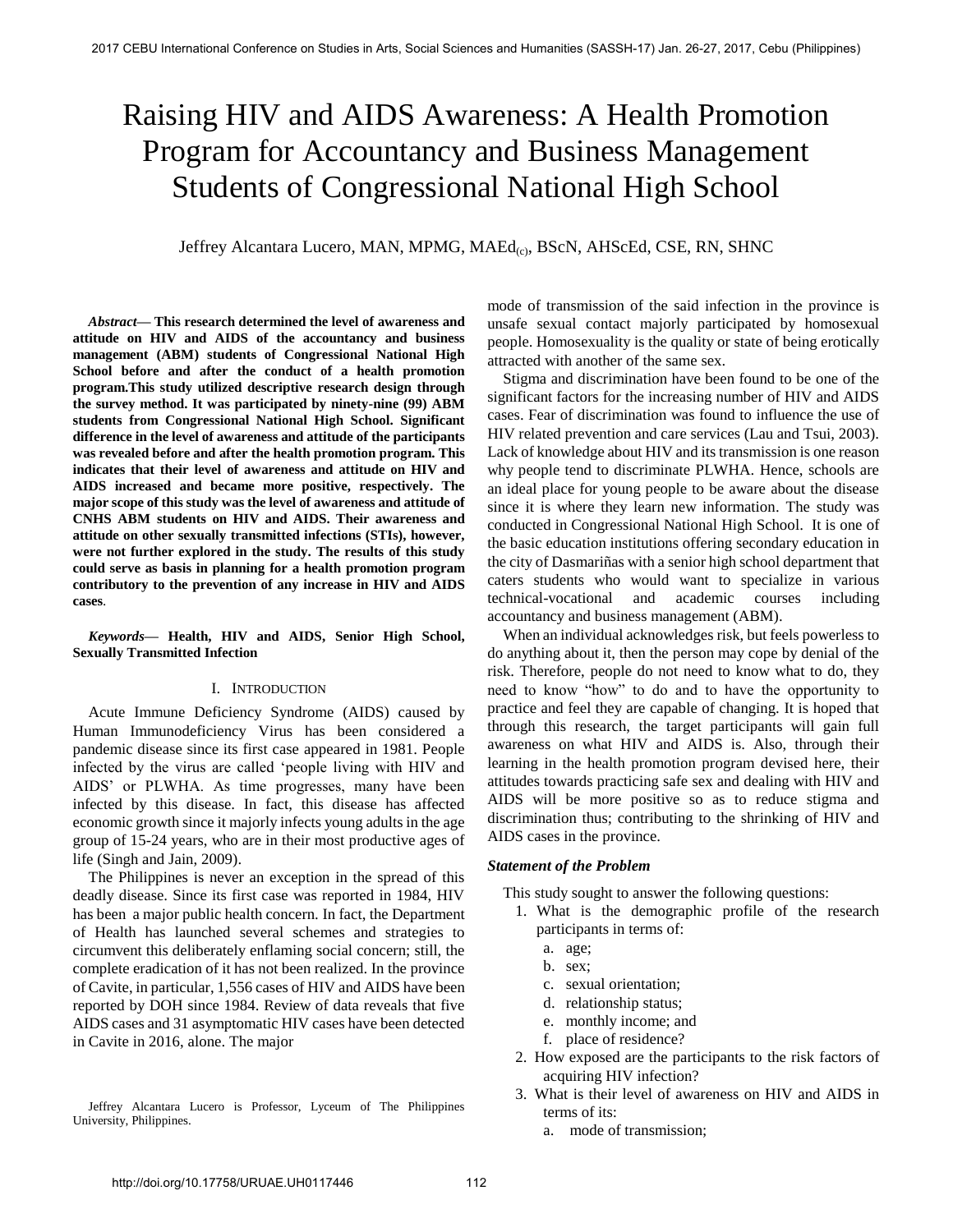- b. disease process; and
- c. prevention and treatment?
- 4. What is their attitude on HIV and AIDS in terms of:
	- a. practicing safe sex and
	- b. dealing with people living with HIV and AIDS?
- 5. What health promotion program can be appropriate to raise awareness on HIV and AIDS and reduce stigma on people living with HIV and AIDS?
- 6. How effective will the health promotion program be in raising the awareness of the research participants on HIV and AIDS?

## II. METHODOLOGY

# *Research Design*

This study employed descriptive research design through the survey method. As such, data were gathered from the identified participants through the use of a prepared set of questionnaires. These prepared questionnaires contained questions that were all instrumental in addressing the research problems.

#### *Locale of the Study*

The study was conducted in Congressional National High School in the city of Dasmariñas, Cavite.

#### *Participants of the Study*

The participants of the study were the accountancy and business management students of CNHS-Senior High School in the Academic Year 2016-2017.

#### *Research Instrument*

A prepared questionnaire was used in the study. It was composed of various questions that were categorized into four sections: profile of the participants, their awareness on HIV and AIDS, their attitude towards HIV and AIDS, and preferred health promotion method.

In the first part of the questionnaire, the participants' profile was asked specifically, their age, sex, civil status, monthly income, and place of residence.

 The second part of the questionnaire determined the participants' prior knowledge on HIV and AIDS. The participants were asked alternate response questions about the nature and disease process, mode of transmission, and prevention and treatment of HIV and AIDS.

The participants' attitude on HIV and AIDS was the focus of the third part of the questionnaire. In here, the participants were asked of their attitude towards practicing safe sex and dealing with people living with HIV and AIDS (PLWHA).

# *Sampling Design*

Total enumeration was done in identifying the number of the participants of the study. In doing so, all the members of the desired population were automatically the participants of the study provided, however, that they signify their willingness to take part in the study.

## *Operationalization of the Variables*

For the demographic profile of the participants, categorization or clustering was done for their age, sex, civil status, monthly income, and place of residence. This was as follows:

*Age*: adolescent if 12-18 years old; young adult if 19-30 years old; and middle aged adult if 31-65 years old;

*Sex*: male and female;

*Sexual orientation*: heterosexual, homosexual, bisexual, not sure:

*Relationship status*: closed relationship, open relationship, single, married

*Monthly Income*: poor (less than PhP7,890), low income (between PhP 7,890 to PhP 15,780), low middle income (hetween PhP 15,780 to PhP 31,560), middle class (between PhP 31,560 to PhP 78,900 per month), upper middle income (between PhP78,900 to PhP 118,350 per month), upper income (between PhP 118,350 to PhP 157,800), and rich (at least PhP 157,800);

*Place of Residence*: within Dasmariñas, if living in Dasmariñas, and outside Dasmariñas, if living outside Dasmariñas.

The participants' level of awareness on HIV and AIDS was determined by asking them to answer 20 alternative response questions about its mode of transmission, disease process, and prevention and treatment. The findings herein were obtained by getting the percentage of the participants who answered each question correctly. The percentage obtained was further categorized into 'high awareness' if the percentage range was 75 percent and above; 'average awareness' if the percentage range was 51-74 percent; and 'low awareness' if the percentage range was 50 percent and below.

The participants' attitude towards HIV and AIDS was determined by asking them to rate their feeling towards the 20 statements presented in the questionnaire. The findings herein was obtained by computing for the mean score in reference to their answers in the prepared 20 statements. Then, the result was further categorized into 'very positive' if the mean range was 3.25-4.00; 'positive' if the mean range was 2.50-3.24; 'slightly positive' if the mean range was 1.75-2.49; and 'not positive' if the mean range was 1.00-1.74.

The method on how the health promotion program would be done was identified by asking the participants to choose utmost three methods from the given list in the questionnaire. The mode among their responses was determined to find out the top three methods to be used in the health promotion program.

#### *Data Gathering Procedure*

Before the actual conduct of the study, permission from the Office of the Principal was sought. As soon as the permission for the conduct of the study was granted, an informed consent was secured from the target participants. Before any participant gave his or her informed consent, it was ensured that they had clear and explicit information on all the aspects of the study – the procedure to be followed and the reasons, the exact nature of the participants' role; the risks and benefits involved; psychological stress and embarrassment; and the way in which the data would be handled and reported.

Upon having secured the participants' informed consent, an arrangement with regards to their schedule was done so that the data gathering procedure would not interrupt any classes or any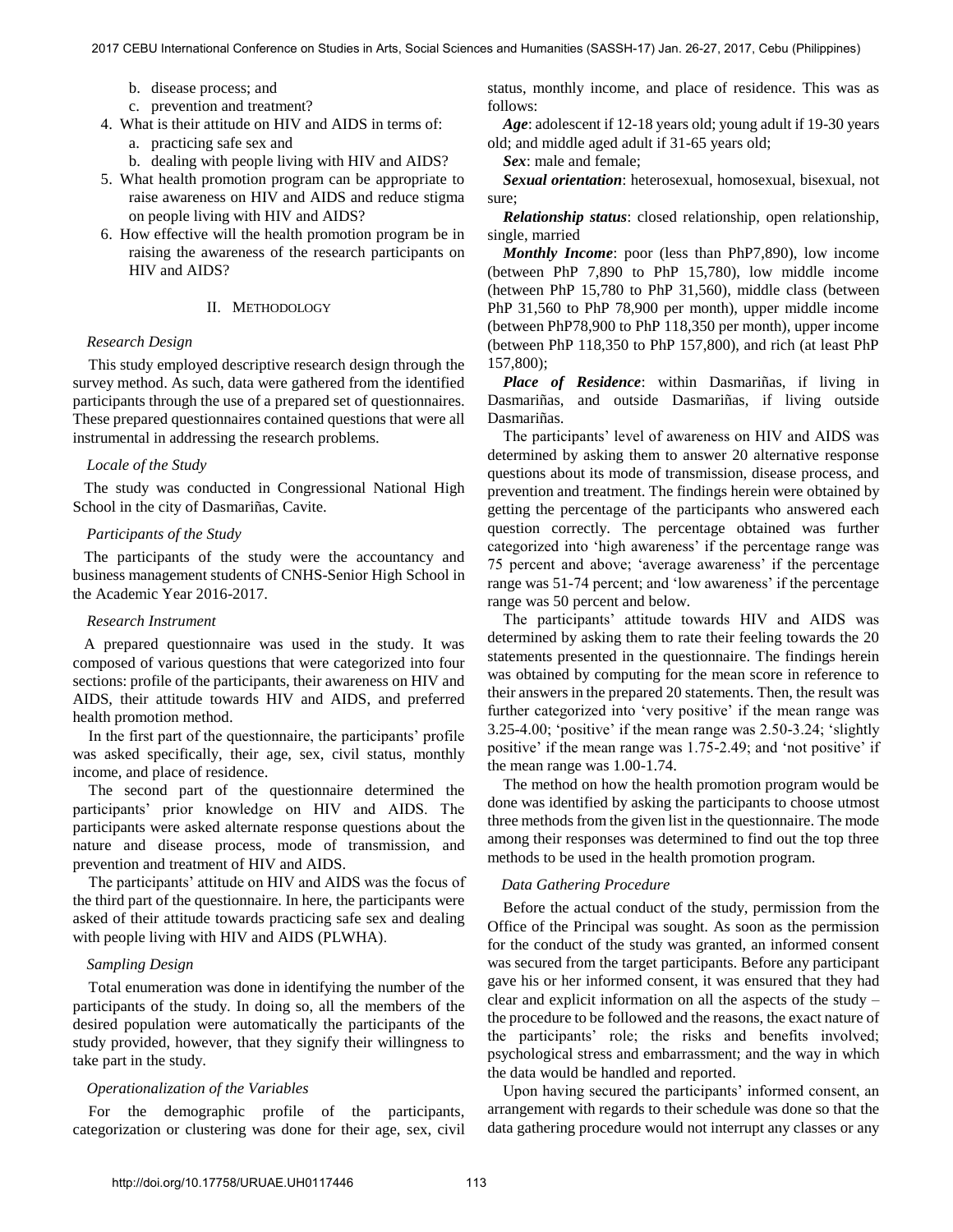other school activities. When everything has been set, the questionnaires were administered to the participants for them to accomplish. Each participant was given 15-30 minutes to answer the questionnaire. It was emphasized that their responses are very vital for the study since the result of the study would serve as basis for a health promotion program of the school health services.

 After the retrieval of the questionnaires from the participants, a one-one interview with the participants was conducted to validate their answer. The raw data were arranged and then encoded in a prepared database ready for analysis. The analysis and interpretation of data was done through the aid of an appropriate statistical tool. The related literatures collected were also used as bases to describe and validate the participants' responses in the study.

### *Statistical Analysis*

Descriptive statistics such as frequency, mean, and percentage was used to describe the distribution of the respondents according to their profile and responses. T-test was then used in determining the effectiveness of the health promotion program rendered for the participants.

# III. RESULTS AND DISCUSSION

# *Participants' Demographic Profile*

The participants' demographic profile was obtained in the first part of the data gathering. This was done to aid in answering the other research questions and, at the same time, provide some information to describe the sample used in the study. Such profile includes the participants' age, sex, sexual orientation, relationship status, family monthly income, and place of residence. The findings herein were summarized in Table 1.

As per school records, there was a total of 126 senior high school students enrolled in the accountancy and business management (ABM) strand of Congressional National High School. Due to various reasons, however, only 99 students (79% of the total population) were able to participate in the study.

*Age.* Table 1 shows that the age of the participants ranges from 16 to 19 years old. Most of them are 16 years old while the least are 19 years old. The age group of the participants indicate that they are in the adolescent stage. Being in the adolescent stage implies that they are in the process of resolving the crisis between identity and self-diffusion, based on Erikson's Psychosocial Theory. According to Bayley (2003), it is also a stage in life in which sexual behaviors are developing and becoming established. During this stage, both sexual ideation and engagement in a spectrum of sexual behavior increase such as talking about sex, sexual intimacy, solitary masturbation, oral sex, and sexual intercourse (Chi, Yu, & Winter, 2012).

The increasing sexual involvement of individuals in the adolescent stage posed alarming consequences. For instance is premarital sex (PMS) which has had significant impact on public health concerns. Despite efforts by competent authorities to increase awareness and education, the age of initial sexual contact among adolescents remains very low while unplanned pregnancies and exposure to sexually transmitted infections

(STIs) is still high (de Irala, et al., 2009). While these issues have long been recognized in many developed countries, there is still a dearth of literature and empirical data in different Filipino communities. In fact, the DOH (2016) revealed that in Cavite, per se, 403 cases of HIV infection have been reported to be under this age group, exclusively.

| <b>CHARACTERISTIC</b>           | <b>FREQUENCY</b><br>$n = 99$ | <b>PERCENT</b> |  |
|---------------------------------|------------------------------|----------------|--|
| Age                             |                              |                |  |
| 16                              | 53                           | 54             |  |
| 17                              | 34                           | 34             |  |
| 18                              | 10                           | 10             |  |
| 19                              | $\overline{2}$               | $\overline{2}$ |  |
| <b>Sex</b>                      |                              |                |  |
| Male                            | 31                           | 31             |  |
| Female                          | 68                           | 69             |  |
| <b>Sexual Orientation</b>       |                              |                |  |
| Heterosexual                    | 80                           | 81             |  |
| Homosexual                      | $\overline{4}$               | $\overline{4}$ |  |
| <b>Bisexual</b>                 | 11                           | 11             |  |
| No Response                     | $\overline{4}$               | $\overline{4}$ |  |
| <b>Relationship Status</b>      |                              |                |  |
| Single                          | 89                           | 90             |  |
| <b>Closed Relationship</b>      | 9                            | 9              |  |
| Open Relationship               | 1                            | 1              |  |
| <b>Family Monthly Income</b>    |                              |                |  |
| Less than PhP7,890              | 27                           | 27             |  |
| Between PhP7,890 to PhP15,780   | 25                           | 25             |  |
| Between PhP15,780 to PhP31,560  | 39                           | 40             |  |
| Between PhP31,560 to PhP 78,900 | 6                            | 6              |  |
| Between PhP78,900 to PhP118,350 | $\overline{2}$               | $\overline{c}$ |  |
| <b>Place of Residence</b>       |                              |                |  |
| Within Dasmariñas               | 92                           | 93             |  |
| Outside Dasmariñas              | 7                            | 7              |  |
|                                 |                              |                |  |

Sex. Results of this research show that there are more females (69%) than males (31%) who enrolled in the ABM strand.

Kanoshawa (2008) distinguished males from females with regard to their interest and competencies. He said that males are systemizing and mechanistic while females are mentalistic and empathizing. This means that men are more inclined at analyzing and discovering how thigs work; thus, their constant desire to invent new things. On the other hand, females tend to focus on their and other people's emotions. They are fond of looking out for others and understanding their behavior so they could relate themselves to them.

The distinct characteristics of the male and female participants of this research may have significant impact on the above stated result. Since a career in management more likely requires communication and negotiation skills, constructive listening, honest and direct dialogue, and being sensitive to what motivates others (skills that are more exhibited by females), it is expected that more females would enroll under this strand.

*Sexual orientation.* According to Robinson (2016), sexual orientation refers to a person's emotional, romantic, and sexual attraction to individuals of a particular sex (male or female). In this research, sexual orientation was categorized into straight or heterosexual (people attracted to opposite sex), homosexual (people attracted to the same sex as his or hers), and bisexual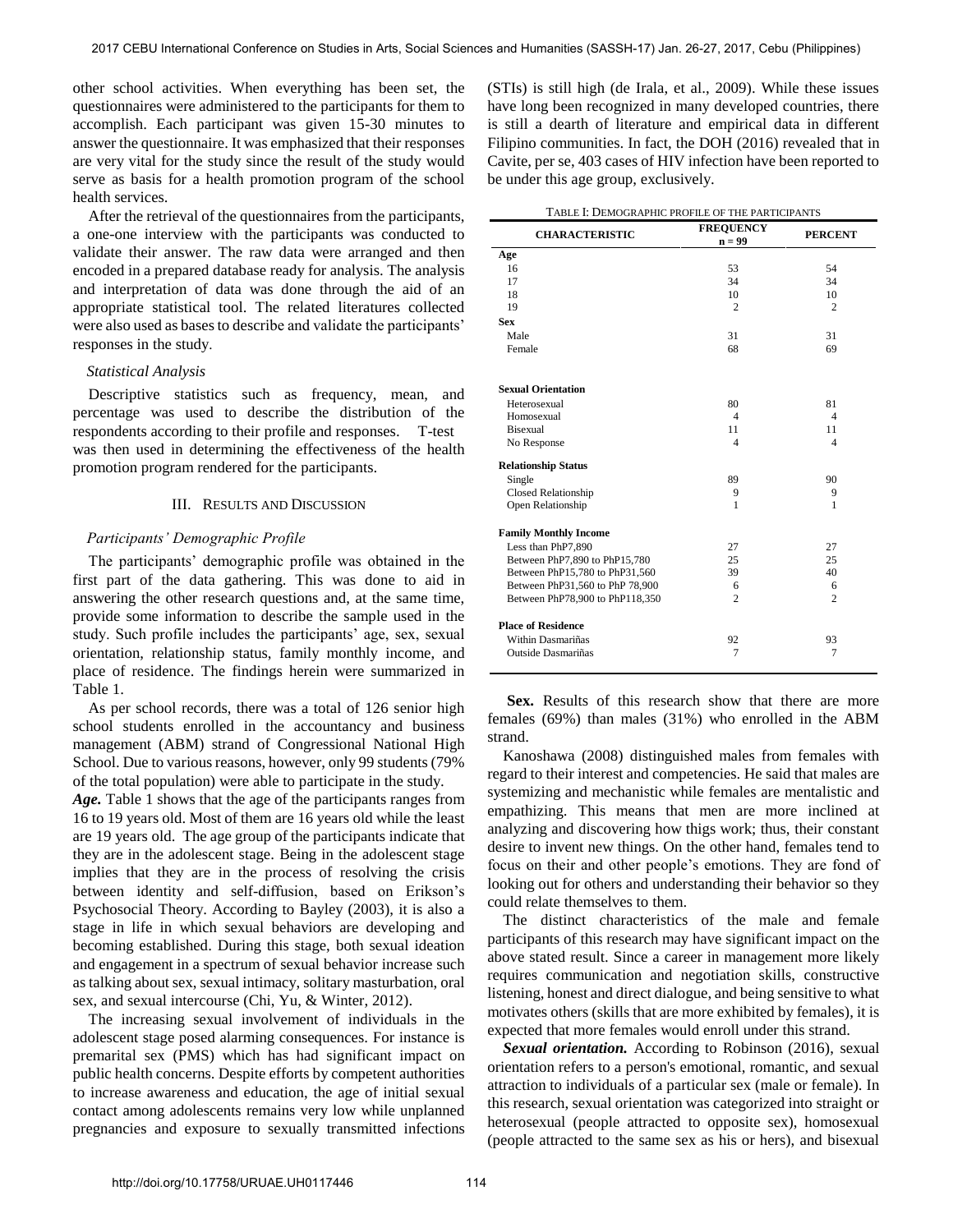(people attracted to both sexes). Results show that majority (81%) of the research participants are straight while the least (4%) are homosexual. Interestingly, 11 percent said that they are bisexual while four percent posted no response.

There are various theories that try to explain why people have varying sexual orientation despite the existence of only two sexes. Most scientists today agree that sexual orientation is the result of a combination of environmental, emotional, hormonal, and biological factors. In other words, there are many factors that contribute to a person's sexual orientation, and the factors may be different for different people (Robinson, 2016).

*Relationship status.* The research participants were also asked about their relationship status. That is the mutual romantic feeling that exists between two people. Results show that most of the participants (90%) are single (or having no mutual romantic feeling with another person). Some (9%) are engaging themselves in a closed relationship, i.e., having a mutual romantic relationship wherein both individuals mutually agree for a mainstream relationship labelling themselves as boyfriend and girlfriend. A percentage, however, responded to be involved in an open relationship. Being in an open relationship means being involved in a relationship in which two people agree that they want to be together, but cannot exactly promise that they will not see other people too (Lovelorn, 2005). It is basically having a significant other and the freedom to connect with other people.

*Family monthly income.* The Philippine Statistics Authority, as cited by Albert et al. (2015), classified Filipino families into classes according to their monthly family income upon conducting a family income and expenditure survey (FIES). Based from that classification results, this research shows that a little more than one-third of the participants (39%) came from a low middle income family class (income ranges from PhP15,780 to PhP31,560) while two percent of them are from a high middle income family class (income ranges from PhP78,900 to PhP118,350). It cannot be disregarded, however, that a large group of the research participants fall in the poor (27%) and low income (25%) classes of Filipino families.

*Place of residence.* Almost all of the participants (93%) live in the city of Dasmariñas. Seven percent of them live in nearby cities and municipalities such as GMA and the cities of General Trias and Imus. Such result is expected since the school itself is situated in the city of Dasmariñas. Furthermore, upon validation of the students' response on this part, they opted to take their senior high school education at Congressional National High School because it is the most accessible senior high school to their place of residence. Likewise, some of them spent their junior high school days in the said institution hence; their preference to continue their senior high school therein.

# *Exposure to the Risk Factors of HIV*

The participants were asked some questions assessing how exposed they have been to risky conditions that would allow HIV transmission. Table 2 shows the result on how exposed they were to the risk factors of HIV.

TABLE II: ASSESSMENT OF THE PARTICIPANTS' EXPOSURE TO HIV AND AIDS

| <b>RISK FACTORS</b>                                                                                                                                                |                             |                   |  |
|--------------------------------------------------------------------------------------------------------------------------------------------------------------------|-----------------------------|-------------------|--|
| <b>RISK FACTORS</b>                                                                                                                                                | <b>FREQUENCY</b><br>$(n=8)$ | <b>PERCENTAGE</b> |  |
| Having been injected with drugs<br>(including steroids, hormones, or<br>silicone) and shared equipment (or<br>"works," such as needles or<br>syringes) with others | 1                           | 12                |  |
| Diagnosed with or sought<br>treatment<br>for hepatitis or tuberculosis (TB)                                                                                        | 3                           | 38                |  |
| Having had sex with anyone who<br>has any of the risk factors for<br>acquiring HIV or whose medical<br>history is uncertain                                        | 4                           | 50                |  |

Among the 99 participants in the study, eight confided to be exposed to risk factors that make HIV transmission possible. Majority of them (50%) have had sex with anyone whose medical history is uncertain while there is only one person who said that he has experienced being injected with drugs using the same equipment used by others. Those who confided to have experience in doing sexual intercourse with others are all males (three heterosexuals and one homosexual). Further validation of their answers through a one-on-one interview revealed that those who have had sex with others have done the sexual act while using a protective agent such as condom. Their sexual act is limited to penile-vaginal penetration except for the one who shared that he is already engaging himself in sodomy which is the sexual act that involves anal penetration. Additionally, most of the participants who already have experience in having sexual intercourse with others first tried it when they were 13 years old.

 Referring to the guidelines set by the Canadian AIDS Society (2004) on assessing risk for HIV transmission, the research participants' having sex using a protective agent such as condom is considered to be a negligible risk for HIV transmission. Their act involves exchange of bodily fluids in which the amounts, conditions, and media of exchange are inefficient for HIV transmission to occur. On the other hand, the act of injecting drugs using the same equipment used by others by one of the participant is categorized to be high risk for HIV transmission since a lot of studies suggest that this kind of activity is associated with HIV infection while not being conclusive with the mechanism of transmission.

## *Level of Awareness on HIV and AIDS*

In order to determine the level of awareness of the participants on HIV and AIDS, they were asked to answer a set of questions focusing on the mode of transmission, disease process, and prevention and treatment of the virus and disease, respectively. Table 3 summarizes the findings on this part of the study.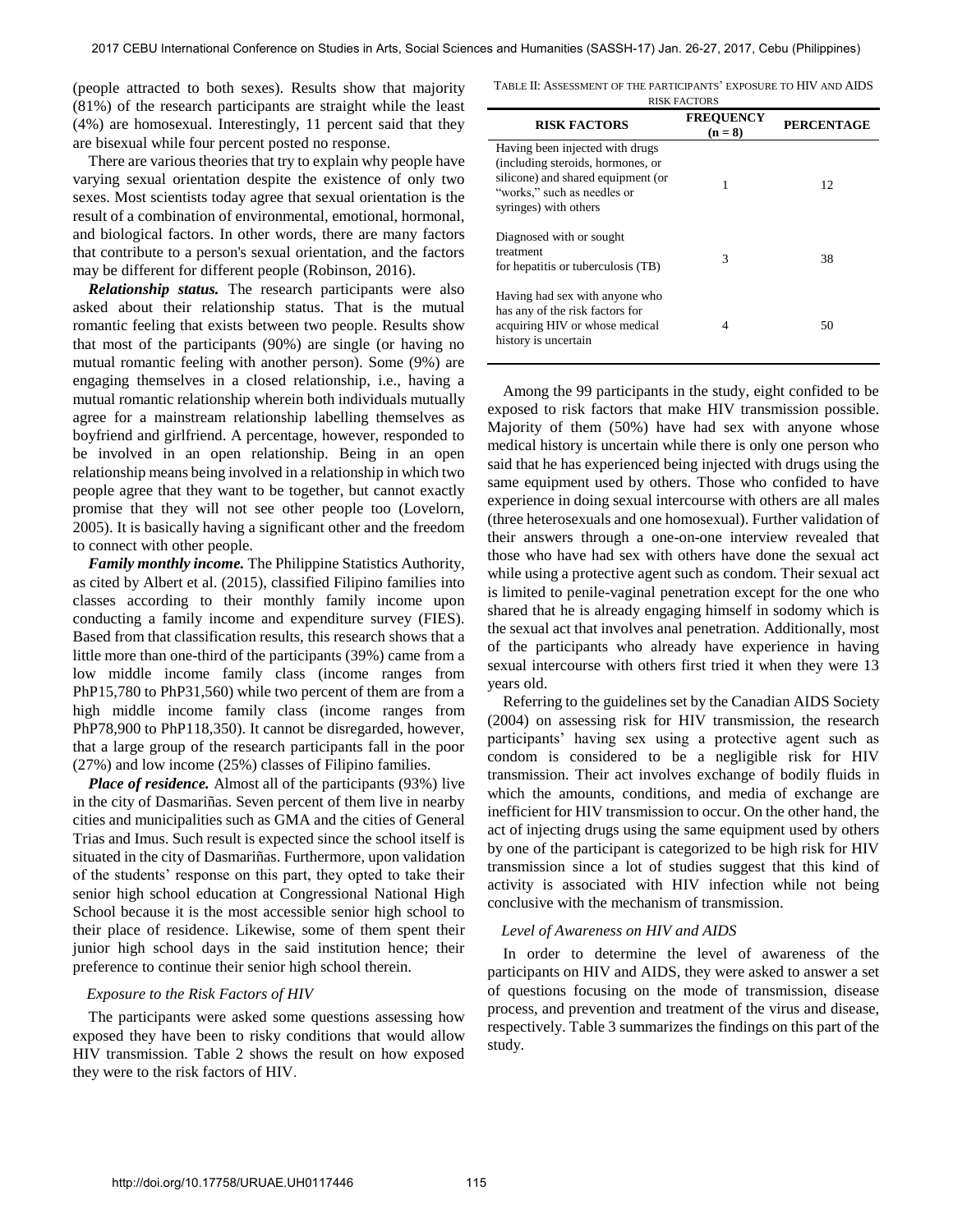TABLE III. PARTICIPANTS' LEVEL OF AWARENESS ON HIV AND AIDS

| Question               |                                                                                                                | Percentage<br>of Correct<br><b>Responses</b><br>(%) | Interpretation            |  |
|------------------------|----------------------------------------------------------------------------------------------------------------|-----------------------------------------------------|---------------------------|--|
|                        | Disease Process of HIV and AIDS                                                                                |                                                     |                           |  |
| 1.<br>$\overline{2}$ . | HIV and AIDS are different things.<br>HIV stands for human                                                     | 16.16                                               | with low awareness        |  |
|                        | immunodeficiency virus while AIDS<br>stands for acquired immune deficiency<br>syndrome.                        | 34.34                                               | with low awareness        |  |
| 3.<br>4.               | HIV can infect humans but not<br>monkeys, and other ape-like species.                                          | 72.73                                               | with average<br>awareness |  |
|                        | AIDS makes a person experience<br>different signs of disease which could<br>be fatal.                          | 25.25                                               | with low awareness        |  |
| 5.                     | HIV is a form of virus.                                                                                        | 14.14                                               | with low awareness        |  |
| 6.                     | Having a sexual contact with a person<br>with HIV is risky.                                                    | 88.89                                               | with high awareness       |  |
| 7.                     | HIV has a window period of at least 6<br>months before it could be detected in<br>the body.                    | 41.41                                               | with low awareness        |  |
| 8.                     | AIDS does not develop by the time HIV<br>enters the body.                                                      | 78.79                                               | with high awareness       |  |
| 9.                     | A person starts to experience<br>unexplained persistent fever in the third<br>clinical stage of HIV infection. | 83.84                                               | with high awareness       |  |
|                        | 10. Loss of weight is believed to be related<br>to HIV.                                                        | 42.42                                               | with low awareness        |  |
|                        | 11. Opportunistic infections are what ail<br>people with HIV.                                                  | 69.70                                               | with average<br>awareness |  |
|                        | <b>MEAN PERCENTAGE SCORE</b>                                                                                   | 52.13                                               | with average<br>awareness |  |
|                        | <b>Mode of Transmission</b>                                                                                    |                                                     |                           |  |
| 1.                     | .HIV cannot be transmitted through<br>feces, urine, saliva, and sweat.                                         | 35.35                                               | with low awareness        |  |
| 2.                     | It is OK to swim in a swimming pool<br>where a person with HIV is also<br>swimming.                            | 40.40                                               | with low awareness        |  |
| 3.                     | A breastfeeding mother with HIV can<br>transmit the virus to her infant.                                       | 88.89                                               | with high awareness       |  |
| 4.                     | It is fine to share food or utensils with a<br>person with HIV.                                                | 31.31                                               | with low awareness        |  |
|                        | <b>MEAN PERCENTAGE SCORE</b>                                                                                   | 48.50                                               | with low awareness        |  |
|                        | <b>Prevention and Treatment</b>                                                                                |                                                     |                           |  |
| 1.                     | Abstaining from sexual activity can<br>prevent HIV transmission.                                               | 75.76                                               | with high awareness       |  |
| 2.                     | HIV because can already be cured.                                                                              | 77.78                                               | with high awareness       |  |
| 3.                     | I can go to the nearest HIV treatment<br>hubs for a free HIV screening.                                        | 82.83                                               | with high awareness       |  |
| 4.                     | Proper use of condom can prevent HIV<br>transmission.                                                          | 73.74                                               | with average<br>awareness |  |
| 5.                     | I should avoid using and sharing used<br>needles and syringes.                                                 | 91.92                                               | with high awareness       |  |
|                        | <b>MEAN PERCENTAGE SCORE</b>                                                                                   | 80.40                                               | with high<br>awareness    |  |
|                        | <b>OVERALL MEAN PERCENTAGE</b><br><b>SCORE</b>                                                                 | 60.50                                               | with average<br>awareness |  |
|                        |                                                                                                                |                                                     |                           |  |

| Scale: | 75% and above | - 'high awareness'    |
|--------|---------------|-----------------------|
|        | 51-74%        | - 'average awareness' |
|        | 50% and below | - 'low awareness'     |

The number of participants who had correct answer on each item is shown in the table above. Based from the findings, majority of the participants have an average awareness on what HIV and AIDS is, as shown by the overall mean percentage score of 60.5. Interestingly, further analysis of the results showed that majority of them are highly aware on the prevention and treatment (MPS=80.4) of HIV and AIDS but have minimal awareness on its modes of transmission (MPS=52.13). Only 31.31 percent are aware that they can share their utensils with PLWHA while there are only 35.35 percent of the total participants who know that HIV cannot be transmitted through feces, urine, saliva, and sweat. Also, less than a quarter of the

participants believe that that they can swim in a swimming pool where PLWHA are also swimming without getting infected by the virus.

The participants' minimal awareness on HIV transmission revolves on the misconceptions pertaining to it. Such suggests that their misconceptions be corrected and the four major modes of HIV transmission, which are through sexual contact, through the sharing of contaminated needles among HIV drug users, through the transfusion of contaminated blood products, and from an infected mother to her baby during pregnancy, be subsequently reiterated to them.

## *Attitude on HIV and AIDS*

The participants' attitude towards HIV and AIDS was also determined in the study. According to Squire (2007), while we are entitled to our opinions, it is our moral responsibility to formulate non-prejudicial or non-discriminatory opinions for our fellows; hence, we need to understand the facts relating to a particular issue in order to make fair judgements and decisions. He added that it is easier to judge and condemn a person who is HIV positive or who has AIDS than it is to reach out with understanding and acceptance. This may well be true but he enjoined people not to fall into the trap of becoming self-opinionated and self-righteous but, instead, try to understand the other person from their perspective and their point of view. Only then can people decide on how they would like others to react and how they would like them to treat them.

In this part, the participants were asked to state their level of agreement on the 20 statements (the first 10 statements are about practicing safe sex while the other 10 statements are about dealing with PLWHA) presented to them. Their level of agreement on each statement determines how positive their attitude is towards HIV and AIDS.

As seen on the findings, the mean of 3.25, interpreted as very positive, and 2.56, interpreted as positive, are noted for the statements on practicing safe sex and dealing with PLWHA, respectively. Consequently, those findings yield the overall mean of 2.91, interpreting that the participants have positive attitude towards HIV and AIDS.

The participants generally value the practice of safe sex, a method known to be preventive at transmitting HIV. Interestingly, the participants have high regard with practicing a monogamous relationship as manifested by their 'very positive' attitude towards practicing abstinence until they find the right one to marry, being faithful to their partner, and limiting sexual contact with only one person. Such notion is complemented with another 'very positive' attitude averred by the participants towards immediately seeking medical attention should they find something unusual in their genitals.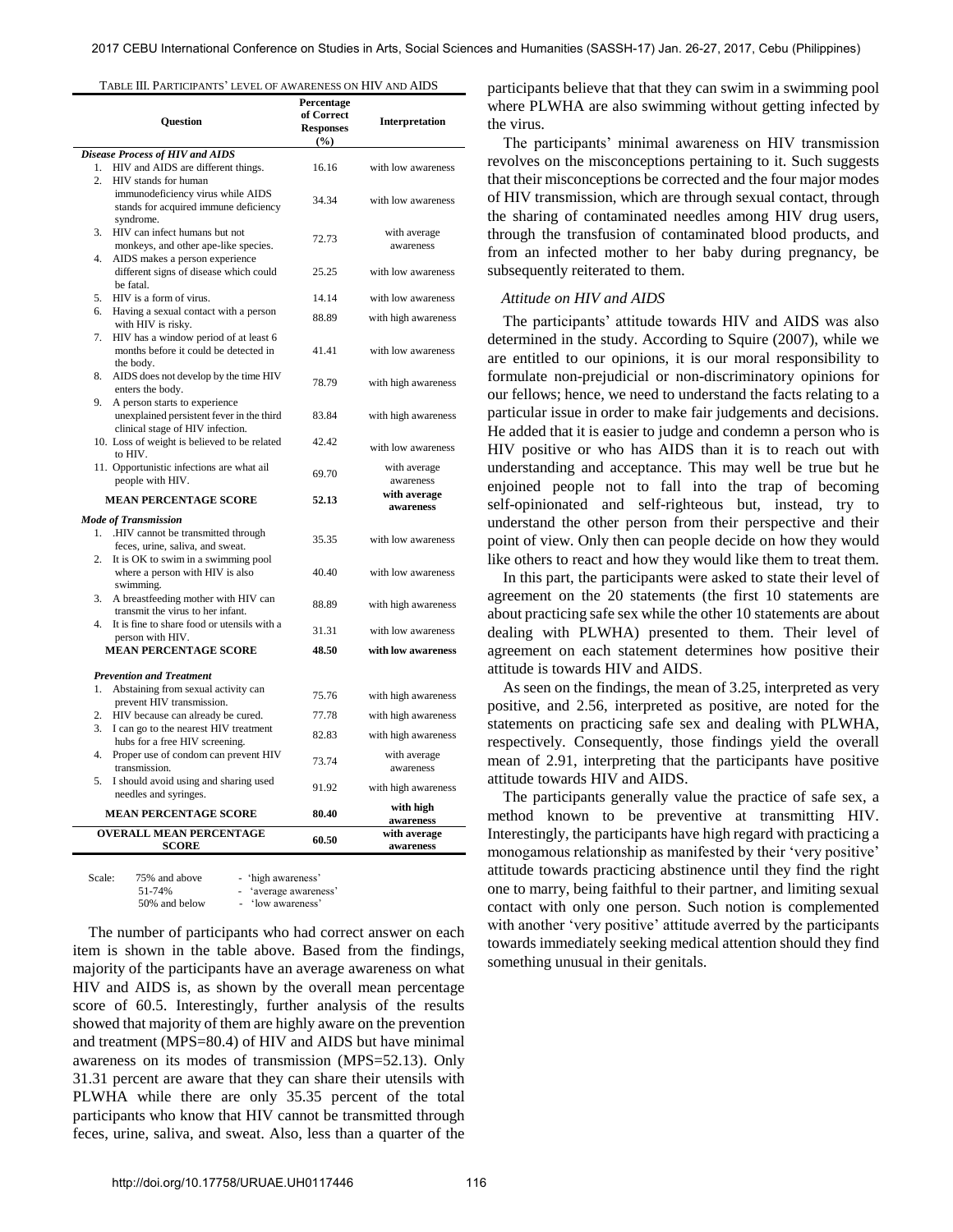| <b>QUESTION</b>                                                                                                 | <b>MEAN</b><br><b>RESPONSE</b> | <b>INTERPRETATION</b> |
|-----------------------------------------------------------------------------------------------------------------|--------------------------------|-----------------------|
| <b>On Practicing Safe Sex</b>                                                                                   |                                |                       |
| It is OK for me to avoid having<br>sex with others until I find the<br>right person to marry.                   | 3.32                           | very positive         |
| I should avoid too much and<br>frequent intake of alcoholic<br>beverages.                                       | 3.21                           | positive              |
| I should not engage myself in any<br>form of substance abuse.                                                   | 3.19                           | positive              |
| I am willing to undergo HIV<br>screening anytime.                                                               | 3.22                           | positive              |
| The proper use of condom is<br>necessary when having sex.                                                       | 3.22                           | positive              |
| I should be faithful to my<br>boyfriend/girlfriend.                                                             | 3.34                           | very positive         |
| I should not engage in sexual<br>contact with anyone without<br>using any protection.                           | 3.13                           | positive              |
| I should limit my sexual contact<br>to only one person.                                                         | 3.32                           | very positive         |
| I immediately seek medical<br>attention if I found something<br>unusual in my genitals.                         | 3.32                           | very positive         |
| I avoid sexual contact with a<br>person I have just met.                                                        | 3.22                           | positive              |
| <b>MEAN</b>                                                                                                     | 3.25                           | very positive         |
| <b>On Dealing with People Living</b><br>with HIV                                                                |                                |                       |
| It is OK for a person with HIV to<br>enroll in my school.                                                       | 2.61                           | positive              |
| It is OK for a person with HIV to<br>share things with me.                                                      | 2.15                           | slightly positive     |
| It is OK for a person for a person<br>with HIV to share the same<br>classroom with me and my<br>classmates.     | 2.25                           | slightly positive     |
| It is OK for a person with HIV to<br>have intimate relationship<br>with me.                                     | 2.01                           | slightly positive     |
| It is OK for a person with HIV to<br>be my best friend.                                                         | 2.61                           | positive              |
| People with HIV and AIDS<br>should be allowed to improve<br>themselves through education.                       | 2.73                           | positive              |
| People with HIV and AIDS have<br>a role to play in bringing<br>awareness about the disease in<br>the community. | 2.88                           | positive              |
| People with HIV and AIDS<br>should enjoy the same right<br>enjoyed by everyone.                                 | 2.69                           | positive              |
| People with HIV and AIDS<br>should not be limited from<br>mingling with anyone.                                 | 2.67                           | positive              |
| People with HIV and AIDS<br>deserve to receive the best<br>medical treatment.                                   | 3.06                           | positive              |
| <b>MEAN</b>                                                                                                     | 2.56                           | positive              |
| <b>OVERALL MEAN</b>                                                                                             | 2.91                           | positive              |

| Scale: $4 - 3.25$ | - 'vey positive'      |
|-------------------|-----------------------|
| $3.24 - 2.5$      | - 'positive'          |
| $2.49 - 1.75$     | - 'slightly positive' |
| $1.74 - 1$        | - 'not positive'      |

While there is a general 'positive' remark from the participants when it comes to dealing with PLWHA, it can be noticed that there is still a sign of apprehension among them when it comes to establishing a direct contact with PLWHA. This is evidenced by their 'slightly positive' remark on sharing resources and establishing an intimate relationship with PLWHA. Negative attitude towards PLWHA consequently leads to stigma and discrimination, which eventually leads to the increment of HIV cases. The WHO (2011) cited fear of stigma and discrimination as the main reason why people are reluctant to get tested, disclose their HIV status, and take antiretroviral drugs. Stayles et al. (2009) found that participants who reported high levels of stigma were over four times more likely to report poor access to care. This contributes to the expansion of the global HIV epidemic and a higher number of AIDS-related deaths. Unwillingness to take an HIV test means that more people are diagnosed late, when the virus may have already progressed to AIDS. This makes treatment less effective, increasing the likelihood of transmitting HIV to others, and causing early death.

# *Health Promotion Program on HIV and AIDS*

The participants were asked what method of health education and promotion can be appropriate to raise their awareness on HIV and AIDS. As shown in Table 5, the top three methods preferred by the participants are lecture, video presentation, and one-on-one discussion.

| TABLE V. PARTICIPANTS' PREFERRED HEALTH PROMOTION PROGRAM |                   |             |  |
|-----------------------------------------------------------|-------------------|-------------|--|
| <b>METHOD</b>                                             | <b>FREQUENCY*</b> | <b>RANK</b> |  |
|                                                           |                   |             |  |
| Lecture                                                   | 91                |             |  |
| Pamphlets                                                 | 26                | 5           |  |
| Video Presentation                                        | 68                | 2           |  |
| Poster Making                                             | 18                | 6           |  |
| One-on-One Discussion                                     | 54                | 3           |  |
| Role Play                                                 | 34                |             |  |
|                                                           |                   |             |  |

\*multiple response

According to Asperas (2005), the lecture and one-on-one discussion methods are teacher centered presenting strategies while video presentation is a media centered presenting strategy. The former are strategies wherein the teaching performing role is done by the facilitator or group leader. Asperas (2005) added that forum lectures or symposia are included in this kind of strategy. The latter, however, is a known strategy that supports learning among students after the content has been introduced to them. The Zane Education (2016) cited that video presentation is the most effective way of enhancing learning in a lesson, or unit of study. Video should be used as a facet of instruction along with other resource materials available in teaching a particular topic.

 The participants may have chosen the lecture and one-on-one discussion because knowing its features and benefits, these methods can greatly supply the information they needed to be aware of what HIV and AIDS is. Such notion is supported by McCarthy (2002) wherein she said that lecture and discussion enables the participants to gain factual information which are presented to them in a logical manner. In here, inspiring experiences can be shared by the speaker and the participants' minds are being stimulated for discussion. Using this method is time efficient since it targets to educate a number of participants. Meanwhile, the participants also chose video presentation as one of the top three methods because it could further provide supplementary and meaningful information about the topic that has been discussed. In fact, Galbraith (2004) mentioned that pairing video presentation with other effective teaching methods facilitates mastery of learning. At the same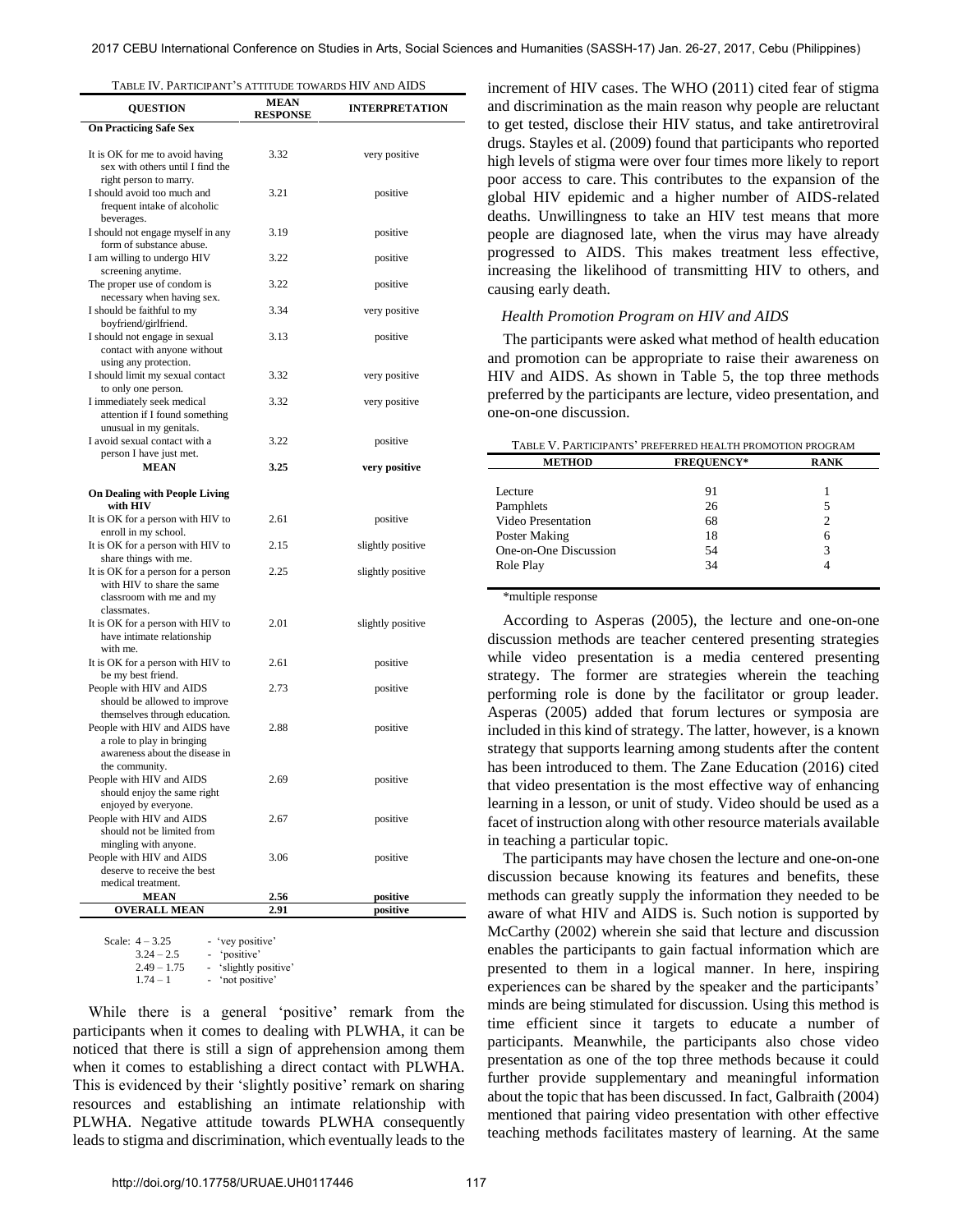time, it enjoins the students to be inspired and engaged in comprehending the topic further (Willmot et al., 2012).

Based from the findings herein, a health promotion program was then conceptualized aiming at raising the awareness of the participants and influencing them to foster a more positive attitude on issues pertaining to HIV and AIDS. An awareness symposium was planned to be conducted for the said purpose. The conduct of a symposium was chosen since this best establishes the use of the top three methods preferred by the participants on raising their awareness on HIV and AIDS.

 In the awareness symposium, the topics included were the nature, modes of transmission, and methods of prevention of treatment of HIV infection. Stigma reduction was also included in the symposium to influence the participants in developing a more positive attitude in dealing with issues on HIV and AIDS. The awareness symposium was held on 3 November 2016 and it was participated by the 99 participants of the study. The entire activity lasted for three hours.

# *Effectiveness of the Health Promotion Program*

 A post-test was done as soon as all of the topics had been discussed to evaluate whether there have been changes on the participants' level of awareness and attitude towards HIV and AIDS after the symposium conducted. In here, the participants were asked to answer the same questions that they answered in the survey questionnaire they previously accomplished. This was intentionally done to find out if there would be some changes in their previous responses after an intervention has been done. Each participants' post-test score was summarized and then compared to their previous score (pretest) when they were first asked to answer the questionnaire. Statistical comparison of their responses was done subjecting the data to t-test.

TABLE VI. DIFFERENCE ON THE PARTICIPANTS' KNOWLEDGE AND ATTITUDE ON HIV AND AIDS BEFORE AND AFTER THE HEALTH PROMOTION PROGRAM

| <b>PARAM</b><br><b>ETER</b> | <b>PRE-TEST</b> |                           | <b>POST-TEST</b> |                           | t-         | p-                        |
|-----------------------------|-----------------|---------------------------|------------------|---------------------------|------------|---------------------------|
|                             | Mean            | <b>Interpreta</b><br>tion | Mean             | <b>Interpreta</b><br>tion | value      | value<br>$\ast$           |
| Knowledg<br>e               | 11.79           | Average<br>Awareness      | 16.78            | High<br>Awareness         | 12.67<br>6 | 1**                       |
| Attitude                    | 2.91            | Positive                  | 2.92             | Positive                  | 1.782      | $0.96*$<br>$\frac{1}{26}$ |

 $*df = 98$ 

\*\*significant at 0.05 level

 Table 6 shows that the mean score of 16.78 was achieved by the participants in the post-test given to them with regards to their knowledge or level of awareness towards HIV and AIDS. This is interpreted as 'high awareness' which means that after the intervention, the participants achieved high awareness of the topic presented, which is on HIV and AIDS. The mean score in the post-test is evidently higher than the mean score (11.79), interpreted as average awareness, of the participants when they took their pretest. Comparing the two means via t-test further indicated significant difference between each other. This indicates that while the participants already have prior knowledge on what HIV and AIDS is, their awareness was further heightened after the awareness symposium.

 With regards to change in attitude, the overall mean of 2.92 is yielded, which indicates that the general attitude of the participants towards HIV and AIDS after the intervention is still 'positive.' While the same interpretation can be seen among the participants' responses in the pre-test and post-test, comparing their mean responses showed significant difference after subjecting these to t-test (p-value  $= 0.96$ ). Careful analysis of the result revealed that after the awareness symposium, the participants' attitude towards HIV and AIDS somehow changed more positively.

 Maphoso (2009) conducted the same intervention to raise the awareness and then positivize his participants' attitude on HIV and AIDS. Just like in his study, the one day awareness symposium was found enough to raise the participants' awareness on HIV and AIDS. Nevertheless, there was no change noted when it comes to his participants' attitude towards HIV and AIDS after conducting his awareness symposium. Despite the apparent change among the study participants' attitude towards HIV and AIDS, a continuous campaign on HIV and AIDS awareness is deemed necessary for them to be somehow reminded of the facts about the virus and the disease and eliminate any misconception about it.

### IV. CONCLUSION

Based from the results obtained in the study, the following conclusions were formulated:

 Most of the participants were 16 years old, female, heterosexual, and single. Majority of them came from the low middle income family class and are residing within the city of Dasmariñas.

 Majority of the participants were not exposed to the risk factors of acquiring HIV. Nevertheless, among the participants who were found to be exposed to the risk factors of HIV transmission, most are at negligible risk while there was one at high risk for HIV transmission.

 The participants generally had average awareness on the disease process of HIV and AIDS and low awareness on its mode of transmission. With regards to the prevention and treatment of HIV and AIDS, the participants were found to have high awareness.

 The participants manifested very positive attitude towards performing safe sex measures. They likewise showed positive attitude in terms of dealing with PLWHA.

 The three most preferred method of health promotion by the participants were lecture, video presentation, and one-on-one discussion.

 The health promotion program conducted was found to be effective in raising and positivizing the participants' awareness and attitude, respectively, towards HIV and AIDS.

### V. RECOMMENDATION

In light of the limitations and delimitations of the study, the following are hereby recommended:

The level of awareness and attitude towards HIV and AIDS of the students in the other strands of the senior high school should also be explored.

 The participants should also be made aware of the other sexually transmitted infections, aside from HIV and AIDS.